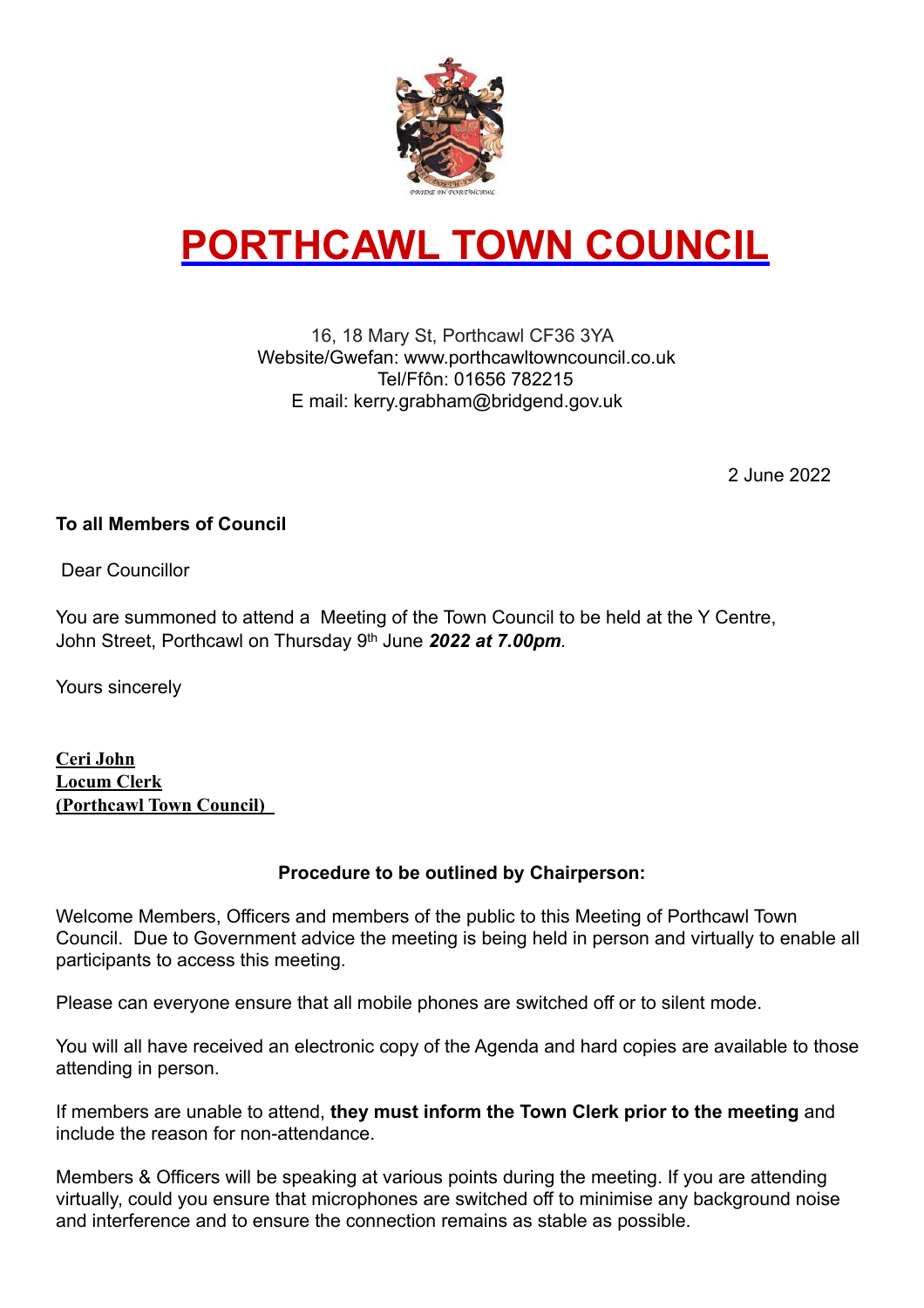All members of the press and public wishing to attend must contact the Town Clerk in advance of the meeting. All members of the press and public wishing to attend by means of video conference to contact sarah.watkins@bridgend.gov.uk.

**Please indicate if you wish to speak by raising your hand, the chair will call your name in turn and for those persons attending virtually you will at that point switch on your microphone. Please do not interrupt when a member or officer is speaking.** 

### **THIS MEETING IS BEING RECORDED**

## **AGENDA**

- **1.** To receive apologies for absence
- **2.** To receive declarations of interest for items on the agenda
- **3.** To confirm and sign minutes of Annual General Meeting held on Thursday 19th May 2022
- **4**. To consider item Report from Bridgend County Borough Council Members
- **5.** To consider item Appropriation of Land BCBC (Cllrs J Pratt, N Farr & J Strong)

**6**. To consider item – Capital Asset Transfer Griffin Park (C Sutton – Facilities Manager)

(supporting documentation provided in separate booklet)

- **7**. To consider item Newton Nottage Road Crossing (Cllr N Farr)
- **8.** Future Publication of Town Council Election Results (Cllr M Rock)
- **9.** Email from member of the public regarding Cenotaph at All Saints Church (Cllr S Maitland Thomas)
- **10.** Email from M Gallagher Support for Swifts
- **11.** Public Path Diversion Order diversion of Footpath 12 Porthcawl
- **12**. Correspondence Whittinghams Solicitors John Street Public Toilets, Porthcawl
- **13.** To consider draft Public Participation Policy
- **14.** Training for Councillors

#### **15. Clerks Report**

Newton Fayre update.

**Admission to Meetings Act 1960 that in view of the confidential nature of the business about to be transacted, it is advisable in the public interest that the press and public are excluded from the agenda item**